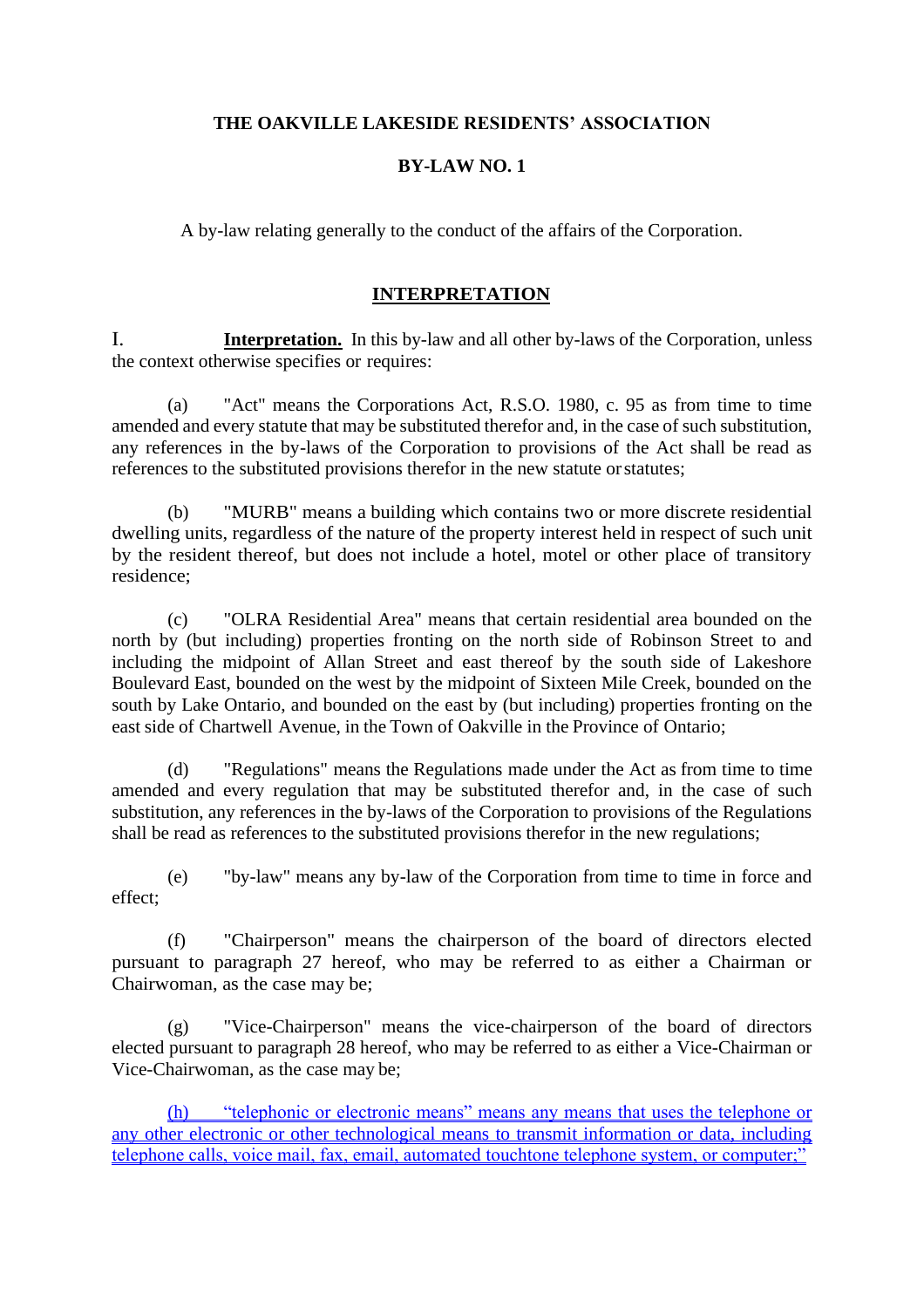$(i)$  (h) all terms which are contained in the by-laws of the Corporation and which are defined in the Act or the Regulations made thereunder shall have the meanings given to such terms in the Act or such Regulations;

 $\leftrightarrow$  words importing the singular number only shall include the plural and vice versa and words importing a specific gender shall include the other genders; and the word "person" shall include bodies corporate, corporations, companies, partnerships, syndicates, trusts and any number or aggregate of persons; and

 $(h)$  the headings used in the by-laws are inserted for reference purposes only and are not to be considered or taken into account in construing the terms or provisions thereof or to be deemed in any way to clarify, modify or explain the effect of any such terms or provisions.

# **HEAD OFFICE**

2. **Head Office.** The head office of the Corporation shall be in the Town of Oakville, in the Regional Municipality of Halton, in the Province of Ontario and at such place therein as the directors of the Corporation may from time to time by resolution determine.

### **SEAL**

3. **Seal**. The seal, an impression whereof is stamped in the margin hereof, shall be the seal of the Corporation.

#### **DIRECTORS**

4. **Duties and number.** The affairs of the Corporation shall be managed by the board of directors who may be known and referred to as directors, trustees or governors and who may exercise all such powers and do all such acts and things as may be exercised or done by the Corporation that are not by the by-laws or any special resolution of the Corporation or by statute expressly directed or required to be done in some other manner. The board of directors shall consist of such number of directors as may be determined from time to time by special resolution.

5. **Qualifications**. Every director shall be eighteen (18) or more years of age and, subject to section 286 of the Act, shall be a General Member of the Corporation or shall become a General Member of the Corporation within ten (10) days after his election or appointment as a director.

6. **Term of office and vacancies.** The directors' term of office (subject to the provisions, if any, of the letters patent and any supplementary letters patent of the Corporation and of the by-laws) shall be from the date of the meeting at which they are elected or appointed until the annual meeting next following or until their successors are elected or appointed. So long as there is a quorum of directors in office, any vacancy occurring in the board of directors may be filled for the remainder of the term by the directors then in office, if they shall see fit to do so; otherwise such vacancy shall be filled at the next annual meeting of the members at which the directors for the ensuing year are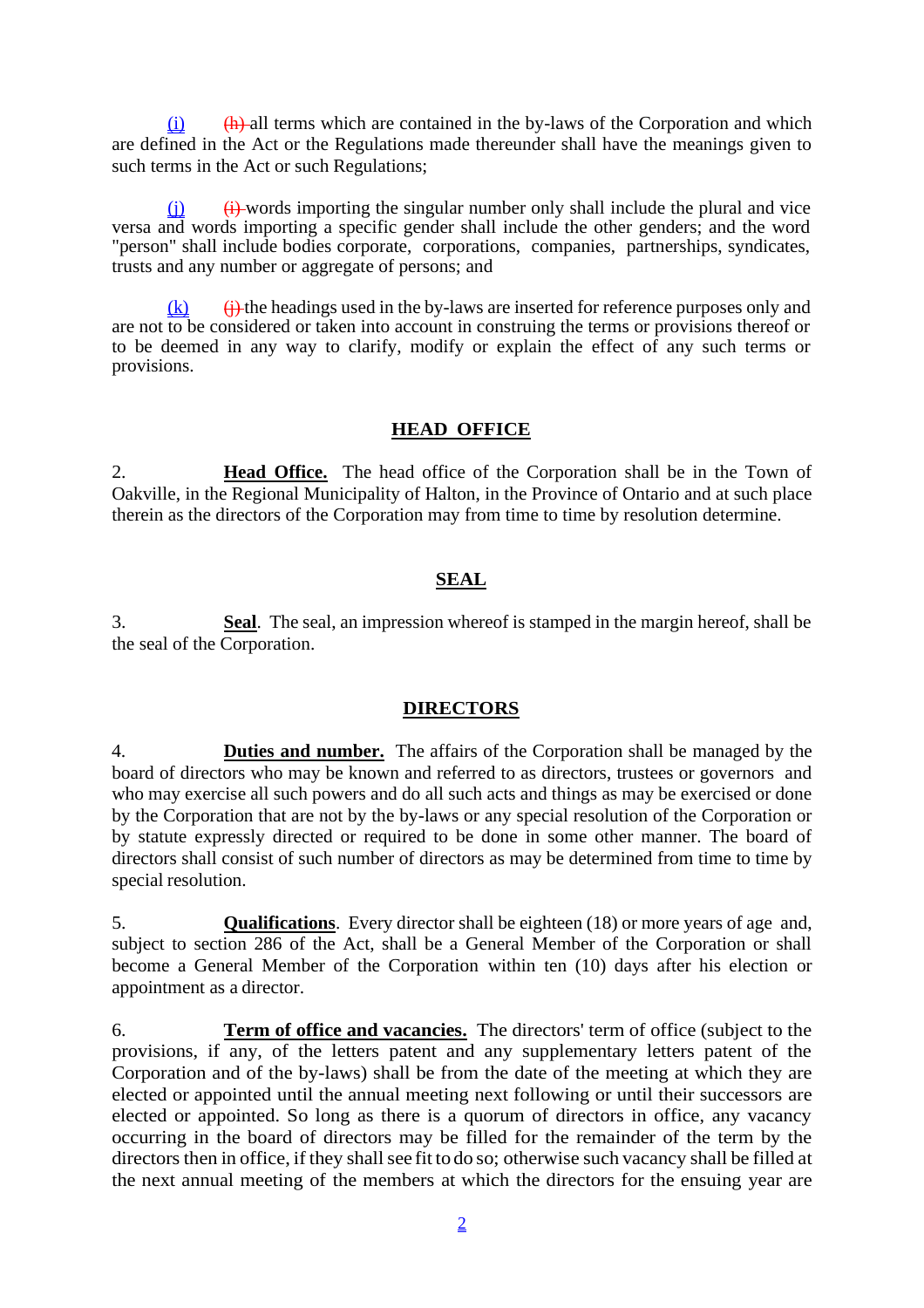elected, but if there is not a quorum of directors, the remaining directors shall forthwith call a meeting of the members to fill the vacancy, and, in default or if there are no directors then in office, the meeting may be called by any General Member. If the number of directors is increased between the terms, a vacancy or vacancies, to the number of the authorized increase, shall thereby be deemed to have occurred, which may be filled in the manner above provided.

7. **Vacation of office.** The office of a director shall ipso facto be vacated: (a) if he does not within ten (10) days after his election or appointment as a director become a General Member, or if he ceases to be a General Member of the Corporation; or (b) if he becomes bankrupt or suspends payment of his debts generally or compounds with his creditors or makes an authorized assignment or is declared insolvent; or (c) if he is found to be a mentally incompetent person or becomes of unsound mind; or (d) if by notice in writing to the Corporation he resigns his office which resignation shall be effective at the time it is received by the Corporation or at the time specified in the notice, whichever is later; or (e) if he dies; or (f) if he is removed from office in accordance with paragraph 8.

8. **Election and removal.** Directors shall be elected yearly by the members in general meeting on a show of hands unless a poll is demanded and if a poll is demanded such election shall be by ballot. The whole board of directors shall retire at the general meeting at which the yearly election of directors is to be made but, subject to the provisions of this by-law, shall be eligible for re-election; provided always that the members of the Corporation may, by resolution passed by at least two-thirds (2/3) of the votes cast at a general meeting of which notice specifying the intention to pass such resolution has been given, remove any director before the expiration of his term of office and may, by a majority of the votes cast at that meeting, elect any person in his stead for the remainder of his term.

9. **Executive Committee.** Subject to Section 70 of the Act and in the event that the number of directors on the board of directors is greater than six (6), the directors may elect from among their number an executive committee consisting of not fewer than three (3) directors and may delegate to such executive committee any of the powers of the board of directors, subject to the restrictions, if any, contained in the by-laws or imposed from time to time by the board of directors. Subject to the by-laws and any resolution of the board of directors, the executive committee may meet for the transaction of business, adjourn and otherwise regulate its meetings as it sees fit and may from time to time adopt, amend or repeal rules or procedures in this regard, provided, however, that if the executive committee is authorized to fix its quorum, such quorum shall not be less than a majority of its members. Subject to the Act, except to the extent otherwise determined by the board of directors or, failing such determination, as determined by the executive committee, the provision of paragraphs 11 to 17 hereof, inclusive, shall apply, mutatis mutandis, to the executive committee. This paragraph 9 and the other provisions of this by-law referring to the executive committee shall not be effective unless and until this by-law has been confirmed by at least two-thirds (2/3) of the votes cast at a general meeting of the members duly called for that purpose.There shall be no Executive Committee of the board of directors.

10. **Other Committees.** The board of directors may from time to time appoint or disband such other committees as it may consider desirable, may prescribe their duties and may delegate such duties and authorities (except in respect of such matters as must by law be transacted or performed by the directors or by the directors and the members) as the directors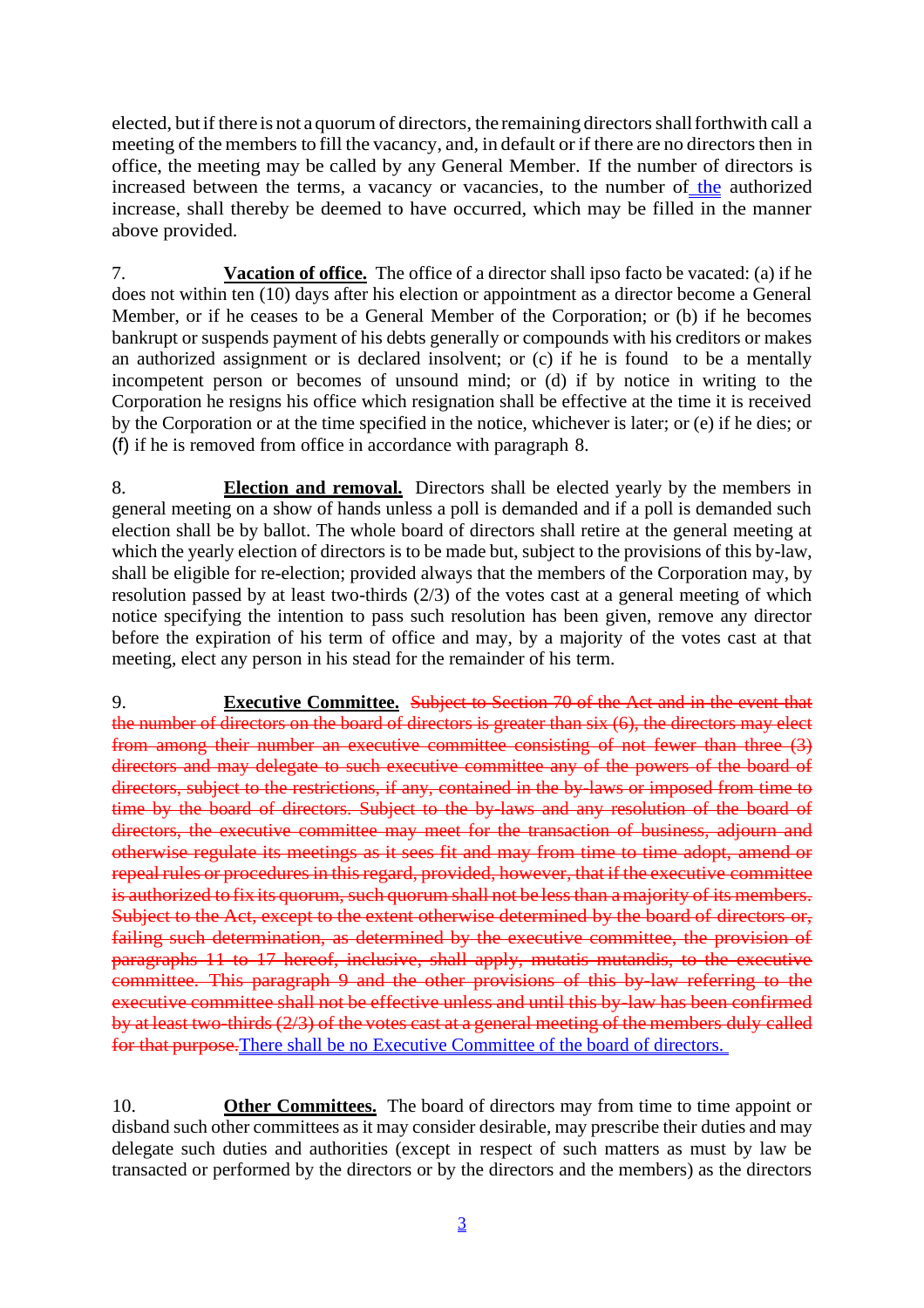may deem expedient. The directors shall designate one member of each committee, who shall be a director, as its chairperson. The President shall be ex officio a member of all such committees. The said committees may meet for the transaction of business, adjourn and otherwise regulate their meetings as they see fit. Questions arising at any meeting of a committee shall be decided by a majority of votes and in case of an equality of votes the chairperson shall have a second or casting vote.

# **MEETINGS OF DIRECTORS**

11. **Place of meeting.** Meetings of the board of directors may be held either at the head office or at any place within or outside Ontario. Meetings of the board may be held by telephonic or other electronic means if all the directors of the Corporation present at or participating in a meeting consent, a meeting of directors may be held by such telephonic , electronic or other communications facilities as permit all persons participating in the meeting to communicate with each other simultaneously and instantaneously, and a director participating in the meeting by those means is deemed to be present at the meeting.

12. **Notice.** A meeting of the board of directors may be convened by the Chairperson of the Board (if any and if so authorized by special resolution of the Corporation), a Vice-Chairperson of the Board (if any), the President, a Vice-President who is a director or any two directors at any time and the Secretary, when directed or authorized by any of such officers or any two directors, shall convene a meeting of directors. The notice of any meeting convened as aforesaid need not specify the purpose of orthe business to be transacted at themeeting. Notice of any such meeting shall be served in the manner specified in paragraph 5354 of this by-law not less than two (2) days (exclusive of the day on which the notice is delivered or sent but inclusive of the day for which notice is given) before the meeting is to take place; provided always that a director may in any manner and at any time waive notice of a meeting of directors and attendance of a director at a meeting of directors shall constitute a waiver of notice of the meeting except where a director attends a meeting for the express purpose of objecting to the transaction of any business on the grounds that the meeting is not lawfully called; provided further that meetings of directors may be held at any time without notice if all the d:i. J: ectors directors are present (except where a director attends a meeting for the express purpose of objecting to the transaction of any business on the grounds that the meeting is not lawfully called) or if all of the absent directors waive notice before or after the date of such meeting.

If the first meeting of the board of directors following the election of directors by the members is held immediately thereafter, then for such meeting or for a meeting of the board of directors at which a director is appointed to fill a vacancy in the board, no notice shall be necessary to the newly elected or appointed directors or director in order to legally constitute the meeting, provided that a quorum of the directors is present.

13. **Omission of Notice.** The accidental omission to give notice of any meeting of directors to, or the non-receipt of any notice by, any person shall not invalidate any resolution passed or any proceeding taken at such meeting.

14. **Adjournment.** Any meeting of directors may be adjourned from time to time by the chairperson of the meeting, with the consent of the meeting, to a fixed time and place. Notice of any adjourned meeting of directors is not required to be given if the time and place of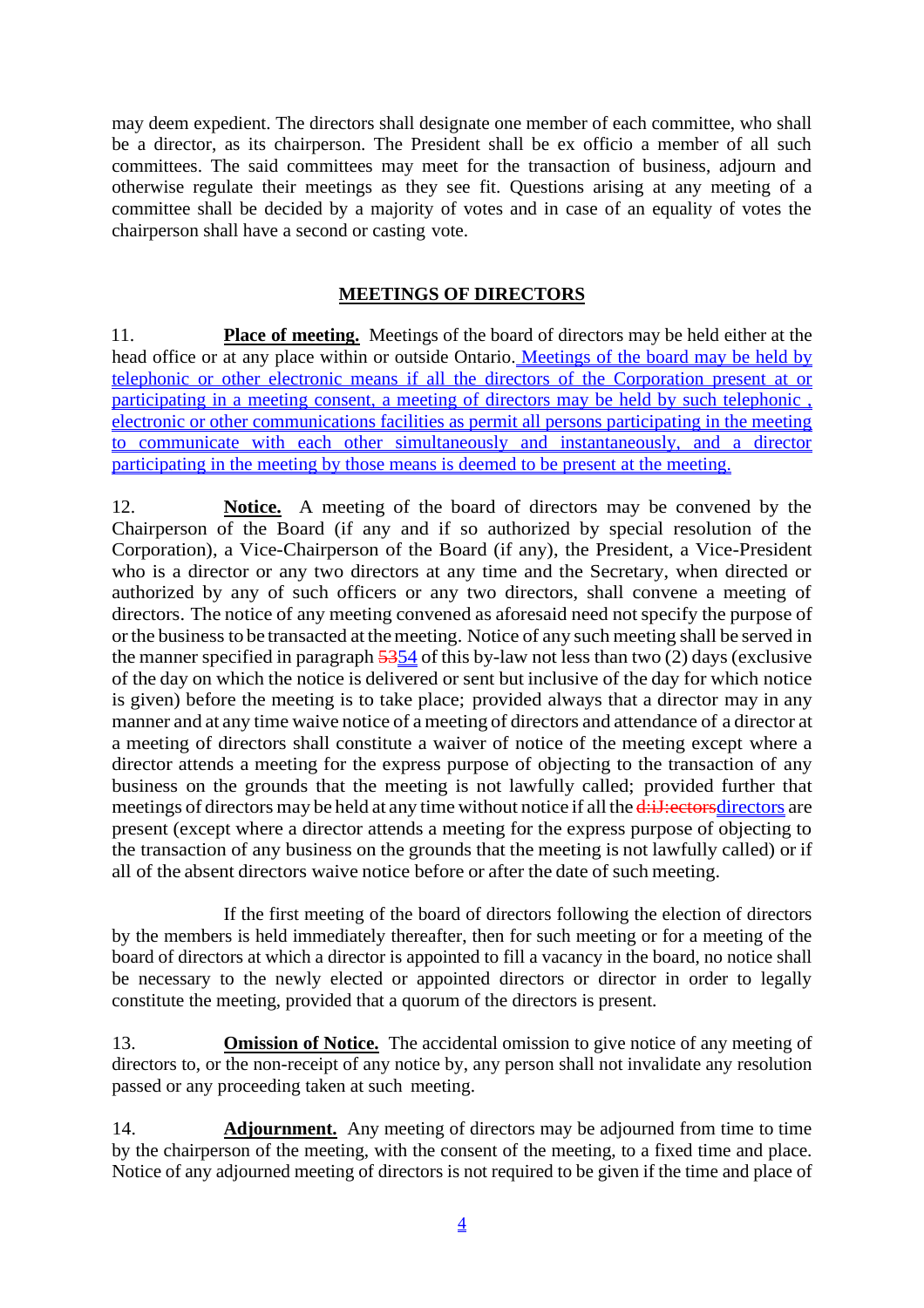the adjourned meeting is announced at the original meeting. Any adjourned meeting shall be duly constituted if held in accordance with the terms of the adjournment and a quorum is present thereat. The directors who formed a quorum at the original meeting are not required to form the quorum at the adjourned meeting. If there is no quorum present at the adjourned meeting, the original meeting shall be deemed to have terminated forthwith after its adjournment. Any business may be brought before or dealt with at any adjourned meeting which might have been brought before or dealt with at the original meeting in accordance with the notice calling the same.

15. **Regular meetings.** The board of directors may appoint a day or days in any month or months for regular meetings of the board of directors at a place or hour to be named by the board of directors and a copy of any resolution of the board of directors fixing the place and time of regular meetings of the board of directors shall be sent to each director forthwith after being passed, but no other notice shall be required for any such regular meetings.

16. **Quorum.** The number of directors which shall form a quorum for the transaction of business shall be that which is set out in the letters patent, supplementary letters patent or a special resolution of the Corporation and, in the event of no such provision, a majority of the authorized number of directors shall form a quorum for the transaction of business. Notwithstanding any vacancy among the directors, a quorum of directors may exercise all the powers of directors.

17. **Voting.** Questions arising at any meeting of directors shall be decided by a majority of votes. Every question submitted to  $\frac{a_i}{y_i}$  meeting of directors shall be decided by a show of hands, or verbal or visual indication of assent if participating otherwise than in person, unless a poll is demanded, in which latter case such question shall be decided by ballot. In case of an equality of votes the chairperson of the meeting shall have, both on a show of hands and at a poll, a second or casting vote in addition to his or her original vote. At any meeting, unless a poll is demanded, a declaration by the chairperson of the meeting that a resolution has been carried or carried unanimously or by a particular majority or lost or not carried by a particular majority shall be conclusive evidence of the fact.

# **REMUNERATION OF DIRECTORS**

18. **Remuneration of Directors.** The directors shall serve without remuneration and ono director hallshall directly or indirectly receive any profit from his position as such; provided that a director may be reimbursed for reasonable expenses incurred by him in the performance of hisduties.

### **SUBMISSION OF CONTRACTS OR TRANSACTIONS TO MEMBERS FOR APPROVAL**

19. **Submission of Contracts or Transactions to Members for Approval.** The board of directors in its discretion may submit any contract, act or transaction for approval or ratification at any annual meeting of the members or at any general meeting of the members called for the purpose of considering the same and, subject to the provisions of Section 71 of the Act, any such contract, act or transaction that shall be approved or ratified or confirmed by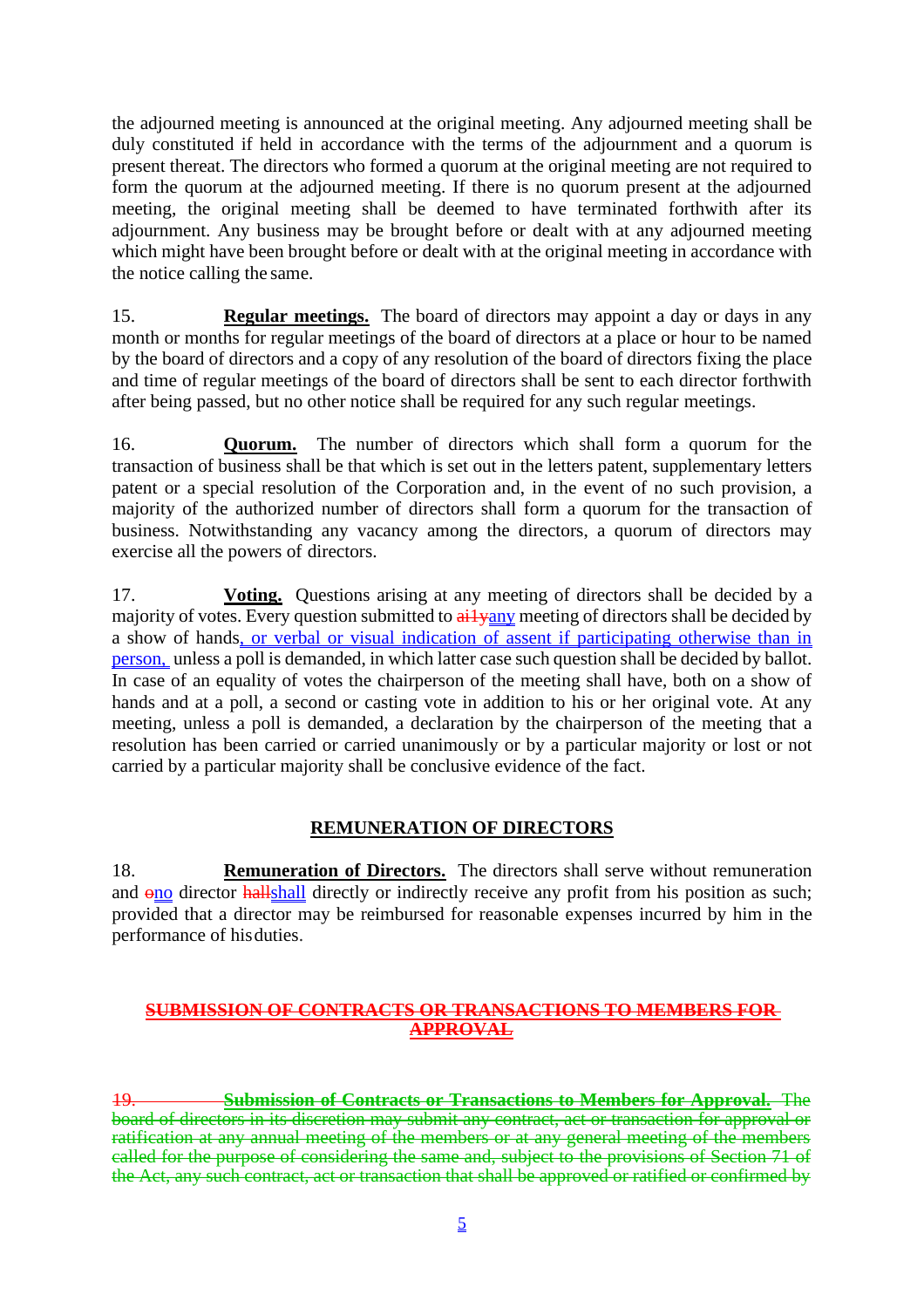a resolution passed by a majority of the votes cast at any such meeting (unless any different or additional requirement is imposed by the Act or by the Corporation's letters patent or supplementary letters patent or any other by-law) shall be as valid and as binding upon the Corporation and upon all such members as though it had been approved, ratified or confirmed by every member of the Corporation entitled to vote at such meeting.

#### **FOR THE PROTECTION OF DIRECTORS AND OFFICERS**

20. **Conflict of Interest.** In supplement of and not by way of limitation upon any rights conferred upon directors by Section 71 of the Act, it is declared that no director shall be disqualified by his office from, or vacate his office by reason of, holding any office or place of profit under the Corporation or under any corporation in which the Corporation shall be a shareholder or by reason of being otherwise in any way directly or indirectly interested or contracting with the Corporation either as vendor, purchaser or otherwise or being concerned in any contract or arrangement made or proposed to be entered into with the Corporation in which he is in any way directly or indirectly interested either as vendor, purchaser or otherwise nor shall any director be liable to account to the Corporation or any of its members or creditors for any profit arising from any such office or place of profit; and, subject to the provisions of Section 71 of the Act, no contract or arrangement entered into by or on behalf of the Corporation in which any director shall be in any way directly or indirectly interested shall be avoided or voidable and no director shall be liable to account to the Corporation or any of its members or creditors for any profit realized by or from any such contract or arrangement by reason of any fiduciary relationship. A director who is in any way directly or indirectly interested in a contract or proposed contract with the Corporation shall make the disclosure required by the Act. Except as provided by the Act, no such director shall vote on any resolution to approve any such contract.

19. 21. **For the Protection of Directors and Officers.** Except as otherwise provided in the Act, no director or officer for the time being of the Corporation shall be liable for the acts, receipts, neglects or defaults of any other director or officer or employee or for joining in any receipt or act for conformity or for any loss, damage or expense happening to the Corporation through the insufficiency or deficiency of title to any property acquired by the Corporation or for or on behalf of the Corporation or for the insufficiency or deficiency of any security in or upon which any of the moneys of or belonging to the Corporation shall be placed out or invested or for any loss or damage arising from the bankruptcy, insolvency or tortious act of any person including any person with whom or which any moneys, securities or effects shall be lodged or deposited or for any loss, conversion, misapplication or misappropriation of or any damage resulting from any dealings with any moneys, securities or other assets belonging to the Corporation or for any other loss, damage or misfortune whatever which may happen in the execution of the duties of his respective office or trust or in relation thereto unless the same shall happen by or through his own wilful neglect or default. The directors for the time being of the Corporation shall not be under any duty or responsibility in respect of any contract, act or transaction whether or not made, done or entered into in the name or on behalf of the Corporation, except such as shall have been submitted to and authorized or approved by the board of directors. If any director or officer of the Corporation shall be employed by or shall perform services for the Corporation otherwise than as a director or officer or shall have an interest in a person who is employed by or performs services for the Corporation, the fact of his being a director or officer of the Corporation shall not disentitle such director or officer or such person, as the case may be, from receiving proper remuneration for such services.

#### **INDEMNITIES TO DIRECTORS AND OTHERS**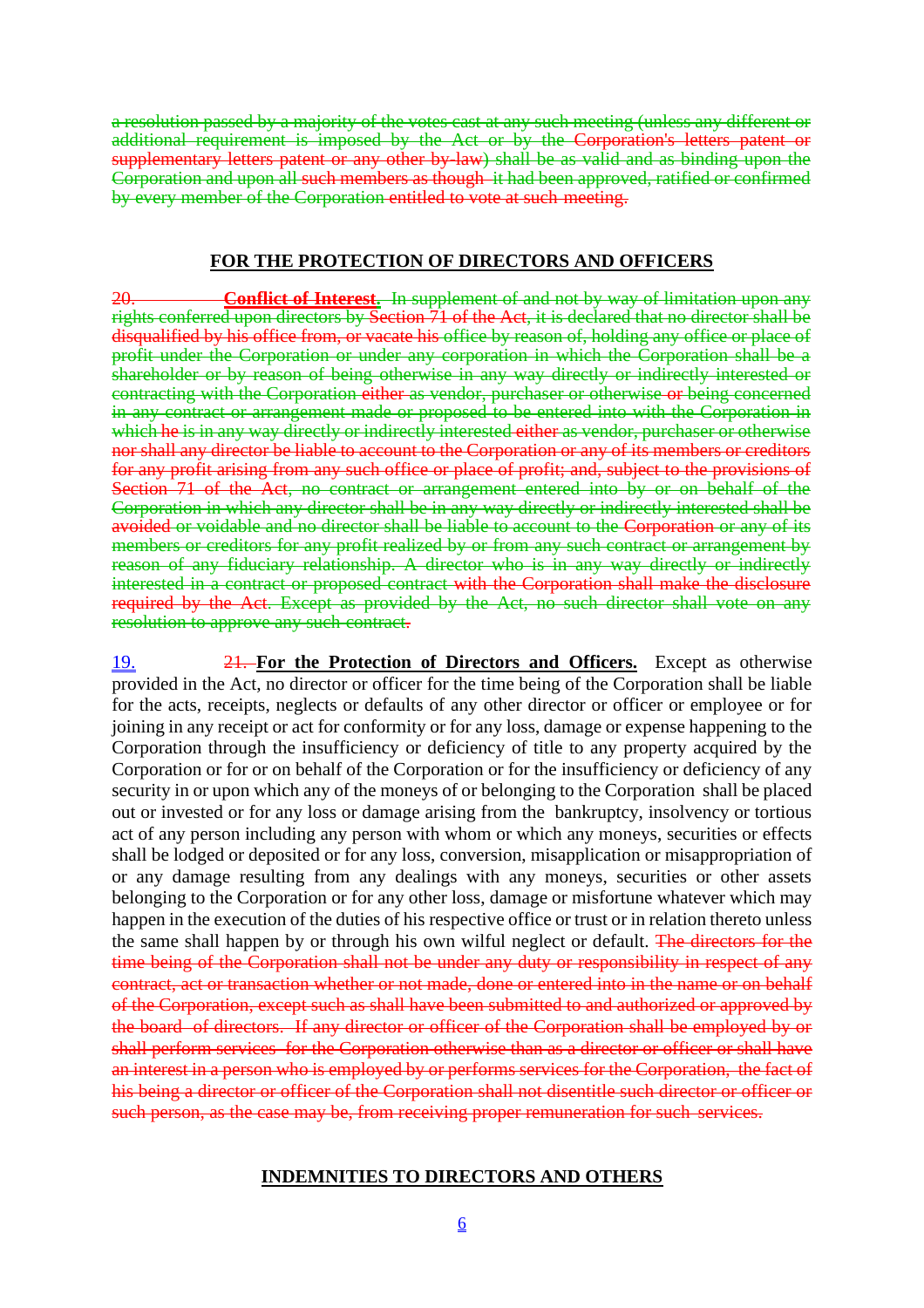20. 22. **Indemnities to Directors and Others.** Every director or officer of the Corporation or other person who has undertaken or is about to undertake any liability on behalf of the Corporation or any corporation controlled by it and their heirs, executors and administrators, and estate and effects, respectively, shall from time to time and at all times, be indemnified and saved harmless out of the funds of theCorporation, from and against,

- (a) all costs, charges and expenses whatsoever which such director, officer or other person sustains or incurs in or about any action, suit or proceeding that is brought, commenced or prosecuted against him for or in respect of any act, deed matter or thing whatsoever, made, done or permitted by him, in or about the execution of the duties of his office or in respect of any such liability; and
- (b) all other costs, charges and expenses which he sustains or incurs in or about or in relation to the affairs thereof, except such costs, charges or expenses as are occasioned by his own wilful willful neglect or default.

The Corporation shall also indemnify any such person in such other circumstances as the Act or law permits or requires. Nothing in this by-law shall limit the right of any person entitled to indemnity to claim indemnity apart from the provisions of this by-law to the extent permitted by the Act or law.

# **INTERESTED DIRECTOR CONTRACTS**

**Conflict of Interest.** A director who is in any way directly or indirectly interested in a contract or proposed contract or in any matter that is under review by OLRA or any other perceived or actual conflict with the Corporation shall make the disclosure required by the Act and these by laws and any Code of Conduct or Guidelines established and approved by the Membership by a majority vote at a duly held meeting to approve such Guidelines. Except as provided by the Act, no such director shall vote on any resolution to approve any such contract or matter. In supplement of and not by way of limitation upon any rights conferred upon directors by section 71 of the Act and specifically subject to the provisions contained in that section and subject to the proviso below, it is declared that no director shall be automatically disqualified by any such office from, or vacate any such office by reason of, holding any office or place of profit under the Corporation or under any corporation in which the Corporation shall be a shareholder or by reason of being otherwise in any way directly or indirectly interested or contracting with the Corporation as vendor, purchaser or otherwise being concerned in any contract or arrangement made or proposed to be entered into with the Corporation in which the director is in any way directly or indirectly interested as vendor, purchaser or otherwise; provided however, that a director may be removed from office as a director or officer pursuant to Section 8 of this By Law if the director has failed to make the disclosure required by this Section or by any Code of Conduct or Guidelines referred to above in this Section. Subject to compliance with the Act and this Section, no contract or arrangement entered into by or on behalf of the Corporation in which any director shall be in any way directly or indirectly interested shall be voided or voidable and no director shall be liable to account to the corporation or any of its members or creditors for any profit realized by or from any such contract or arrangement by reason of any fiduciary relationship.

22. **Submission of Contracts or Transactions to Members for Approval.** The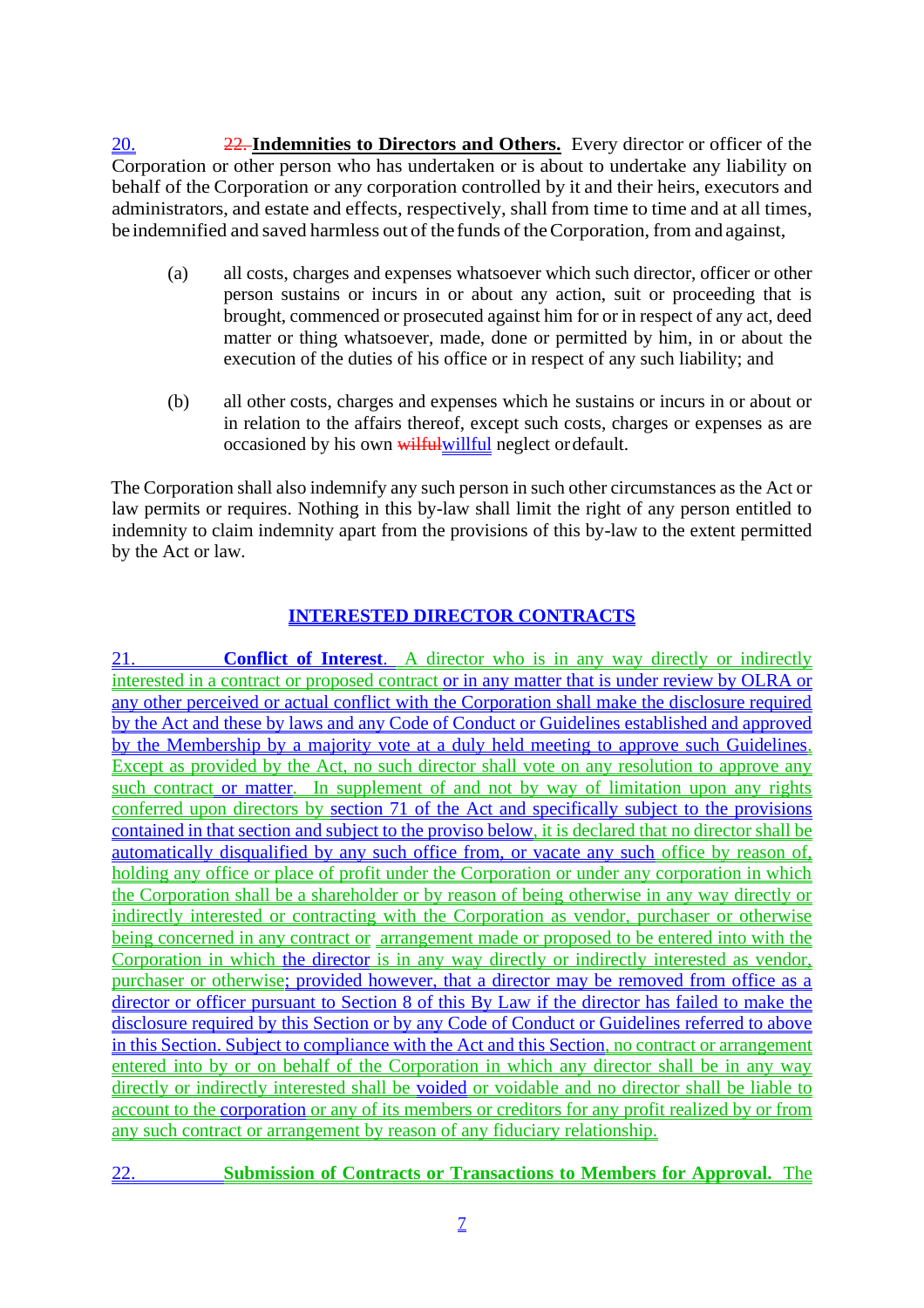board of directors in its discretion may submit any contract, act or transaction with the Corporation for approval or ratification at any annual meeting of the members or at any general meeting of the members called for the purpose of considering the same and, subject to the provisions of Section 71 of the Act, any such contract, act or transaction that shall be approved or ratified or confirmed by a resolution passed by a majority of the votes cast at any such meeting (unless any different or additional requirement is imposed by the Act or by the Letters Patent) shall be as valid and as binding upon the Corporation and upon all the members as though it had been approved, ratified or confirmed by every member of the Corporation.

# **OFFICERS**

23. **Appointment.** The board of directors shall annually or oftenermore often as may be required elect a President and, if authorized by special resolution of the Corporation, a Chairperson of the Board and, if deemed advisable, one or more Vice-Chairpersons of the Board (to which title may be added words indicating seniority or function), from among themselves, and shall appoint a Secretary and if deemed advisable may appoint annually or oftener more often as may be required one or more Vice-Presidents, a Treasurer and one or more Assistant Secretaries and/or one or more Assistant Treasurers. Notwithstanding the foregoing, each incumbent officer shall continue in office until the earlier of (i) his or her resignation, (ii) the appointment of his or her successor, (iii) his or her ceasing to be a director (if so required by this section to be a director) or General Member of the Corporation, and (iv) the meeting at which the directors annually appoint the officers of the Corporation. A director may be appointed to any office of the Corporation but, subject to Section 291 of the Act, none of the said officers except the Chairperson of the Board, a Vice-Chairperson of the Board and the President need be a director of the Corporation. Every officer shall be eighteen (18) or more years of age and shall be a General Member of the Corporation or shall become a General Member of the Corporation within ten (10) days of his election or appointment. Two or more of the aforesaid offices may be held by the same person. The President may also act as the Chairperson of the Board. In case and whenever the same person holds the offices of Secretary and Treasurer he may but need not be known as the Secretary-Treasurer. The board of directors may from time to time appoint such other officers and agents as it shall deem necessary who shall have such authority and shall perform such duties as may from time to time be prescribed by the board ofdirectors.

24. **Remuneration and removal of officers.** The directors may by resolution fix the remuneration (if any) to be paid to the officers of the Corporation who are not directors. All officers, in the absence of agreement to the contrary, shall be subject to removal by resolution of the board of directors at any time, with or without cause.

25. **Powers and duties.** All officers shall sign such contracts, documents or instruments in writing as require their respective signatures and shall respectively have and perform all powers and duties incident to their respective offices and such other powers and duties respectively as may from time to time be assigned to them by the board of directors subject, however, to any special resolution of the Corporation.

26. **Duties of officers may be delegated.** In case of the absence or inability to act of any officer of the Corporation or for any other reason that the board of directors may deem sufficient, the board of directors may delegate all or any of the powers of any such officer to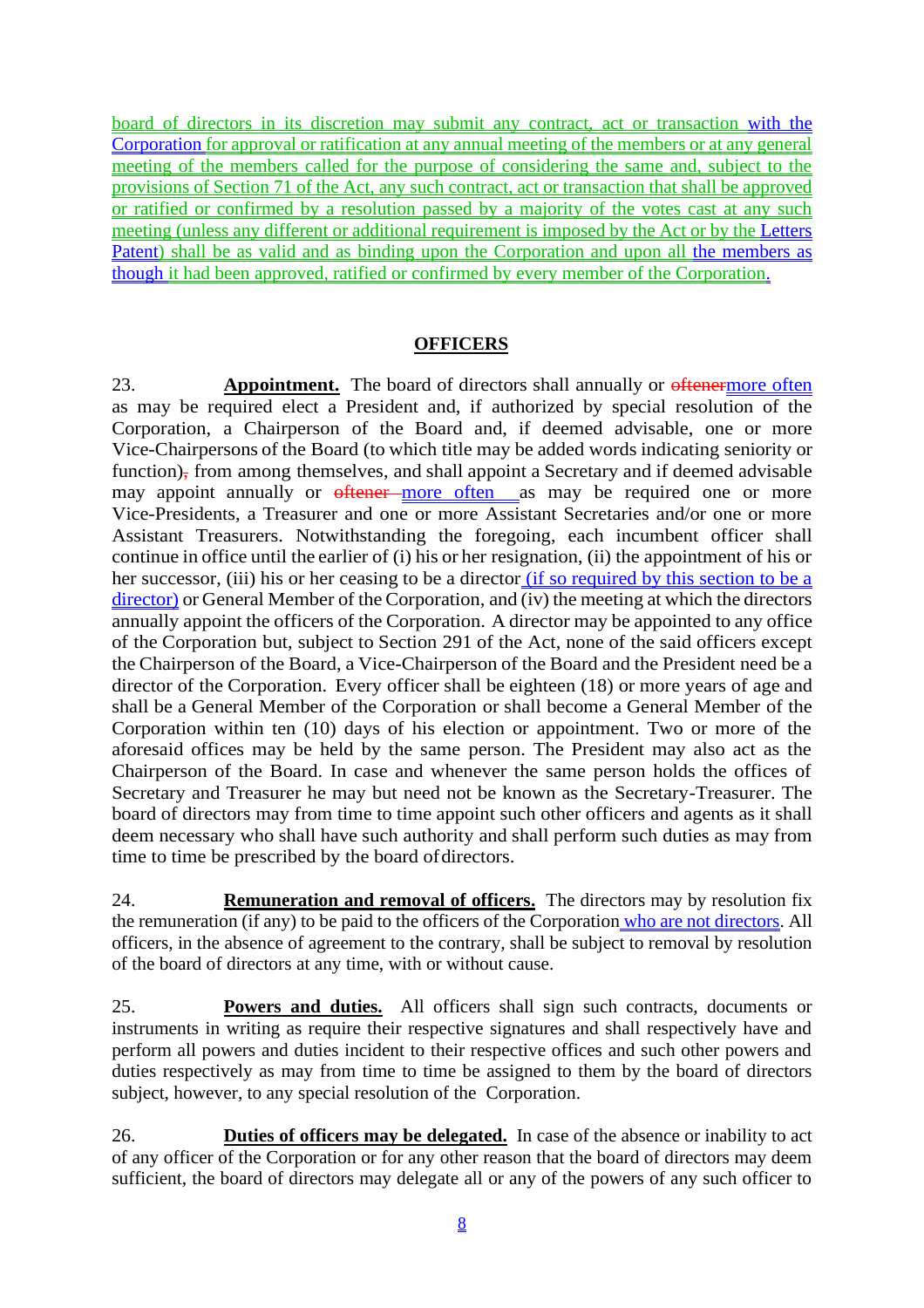any other officer or to any director for the time being.

27. **Chairperson of the Board.** The Corporation may by special resolution provide for the election by the directors from among themselves of a Chairperson of the Board and define his or her duties, and may assign to the Chairperson of the Board any or all of the duties of the President or other officer of the Corporation.

28. **Vice-Chairperson of the Board.** The Vice-Chairperson of the Board or, if more than one, the Vice-Chairpersons of the Board, in order of seniority, shall be vested with all the powers and shall perform all the duties of the Chairperson of the Board in the absence or inability or refusal to act of the Chairperson of the Board.

29. **President.** The President shall be the chief executive officer of the Corporation unless otherwise determined by special resolution of the Corporation or resolution of the board of directors. The President shall be a director and shall be vested with and may exercise all of the powers and perform all of the duties of the Chairman in the event there is no Chairman. He or she shall, subject to any special resolution of the Corporation, when present, preside at all meetings of the board of directors, the executive committee, if any, and members of the Corporation.

30. **Vice-President.** The Vice-President or, if more than one, the Vice-Presidents, in order of seniority, shall be vested with all the powers and shall perform all the duties of the Vice-Chairperson or Vice-Chairpersons of the Board in the absence or inability or refusal to act of the Vice-Chairperson or Vice-Chairpersons of the Board; provided, however, that a Vice-President who is not a director shall not preside as chairperson at any meeting of the board of directors or the executive committee, if any, or, subject to paragraph 48 of this by-law, preside at any meeting of members.

31. **Secretary.** The Secretary shall give or cause to be given notices for all meetings of the board of directors or the executive committee, if any, and members when directed to do so and have charge of the minute books of the Corporation and of the documents and registers referred to in Section 300 of theAct.

32. **Treasurer.** Subject to the provisions of any resolution of the board of directors, the Treasurer shall have the care and custody of all the funds and securities of the Corporation and shall deposit the same in the name of the Corporation in such bank or banks or with such depositary or depositaries as the board of directors may direct. He or she shall keep or cause to be kept the books of account and accounting records referred to in Section 302 of the Act. He or she may be required to give such bond for the faithful performance of his or her duties as the board of directors in their uncontrolled discretion may require but no director shall be liable for failure to require any bond or for the insufficiency of any bond or for any loss by reason of the failure of the Corporation to receive any indemnity thereby provided.

33. **Assistant Secretary and Assistant Treasurer.** The Assistant Secretary or, if more than one, the Assistant Secretaries in order of seniority, and the Assistant Treasurer or, if more than one, the Assistant Treasurers in order of seniority, shall respectively perform all the duties of the Secretary and the Treasurer, respectively, in the absence or inability or refusal to act of the Secretary or the Treasurer, as the case may be.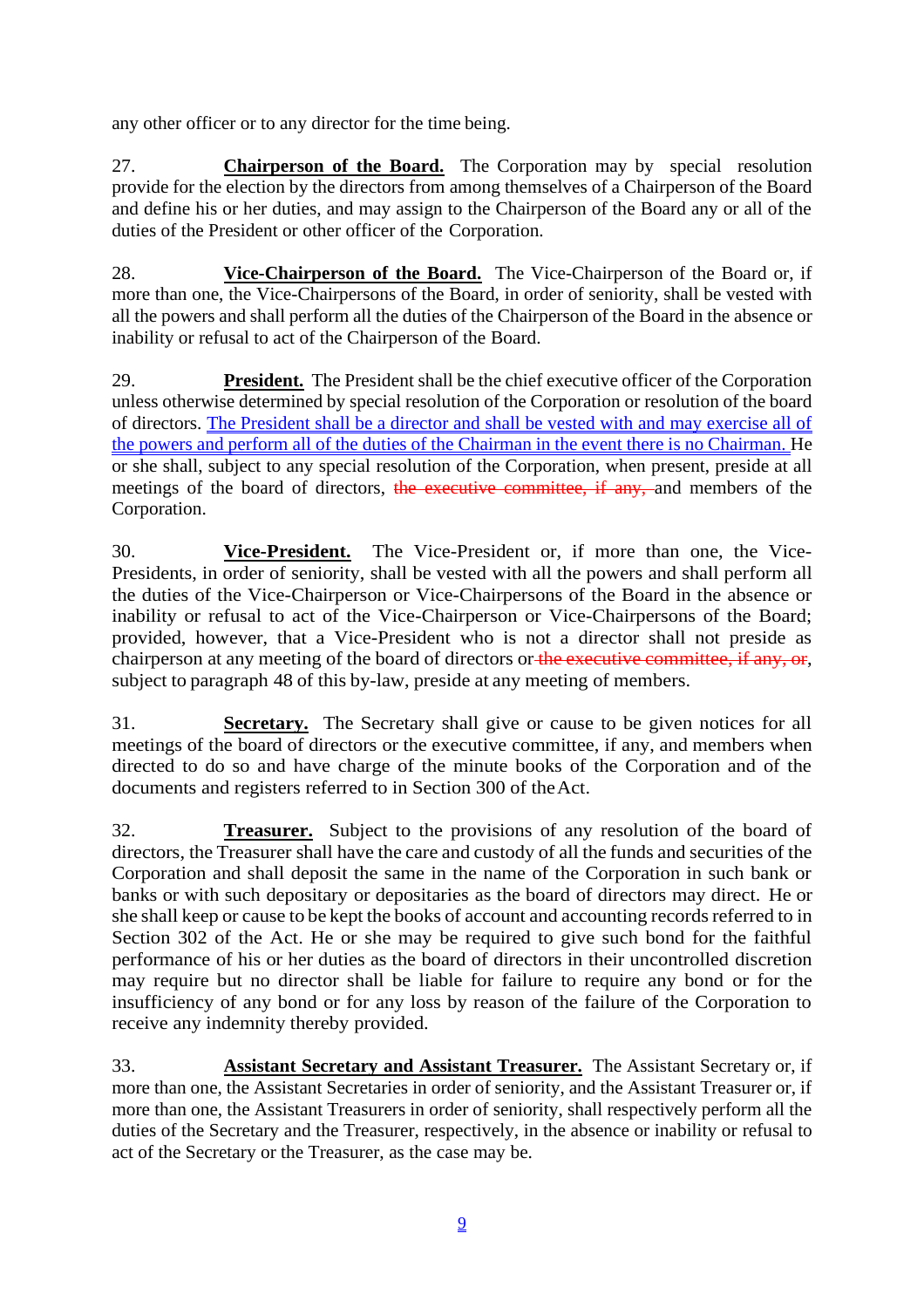34. **Vacancies.** If the office of any officer of the Corporation shall be or become vacant by reason of death, resignation, disqualification or otherwise, the directors shall, in the case of the President, the Chairperson of the Board, if any, and the Vice-Chairpersons of the Board, if any, elect a person to fill such vacancy and in the case of the Secretary appoint a person to fill such vacancy, and may, in the case of any other office, appoint a person to fill such vacancy.

#### **MEMBERS**

35. **Membership.** Subject as hereinafter provided, the members of the Corporation are those individuals who at the effective date hereof are members or whose admission to membership is provided for in this by-law and, in any case, whose membership in the Corporation is maintained, the whole subject to and in accordance with the provisions of the by-laws of the Corporation from time to time in force.

36. **Classes of Members.** The membership of the Corporation shall be divided into the following classes which have attached thereto the terms and conditions hereinafter set forth:

- (i) General Members;
- (ii) MURB Members; and
- (iii) Honourary Members.

37. **General Members.** General Members are those individuals who are Members at the date of the coming into force of this by-law and such individuals who are admitted as General Members thereafter in accordance with the by-laws of the Corporation.

The board of directors may from time to time by resolution admit other individuals as General Members upon the application of such individuals for membership as such and the payment of such membership fees or dues as are determined from time to time by the directors of the Corporation.

In order to be eligible for admission as a General Member of the Corporation, the prospective General Member must be an individual of at least 18 years of age who resides in a dwelling other than a MURB situate within the OLRA Residential Area. If any General Member should cease to reside in any such dwelling situate within the OLRA Residential Area, such individual shall, by virtue thereof, forthwith cease to be a General Member of the Corporation, but such individual shall remain liable to pay any fees, dues, assessments or other amounts then payable by such individual to the Corporation. Notwithstanding the foregoing, a prospective General Member may reside in a MURB situate within the OLRA Residential Area provided that the board of directors of the Corporation is satisfied that such prospective General Member has been duly elected or appointed by the MURB Members resident within such MURB to represent the interests of such MURB Members, and provided further that the membership of any such individual as a General Member of the Corporation shall cease forthwith upon the Corporation receiving a written notice, signed by such General Member or by a majority of the MURB Members resident within such MURB, notifying the Corporation that such General Member no longer represents the interests of such MURB Members.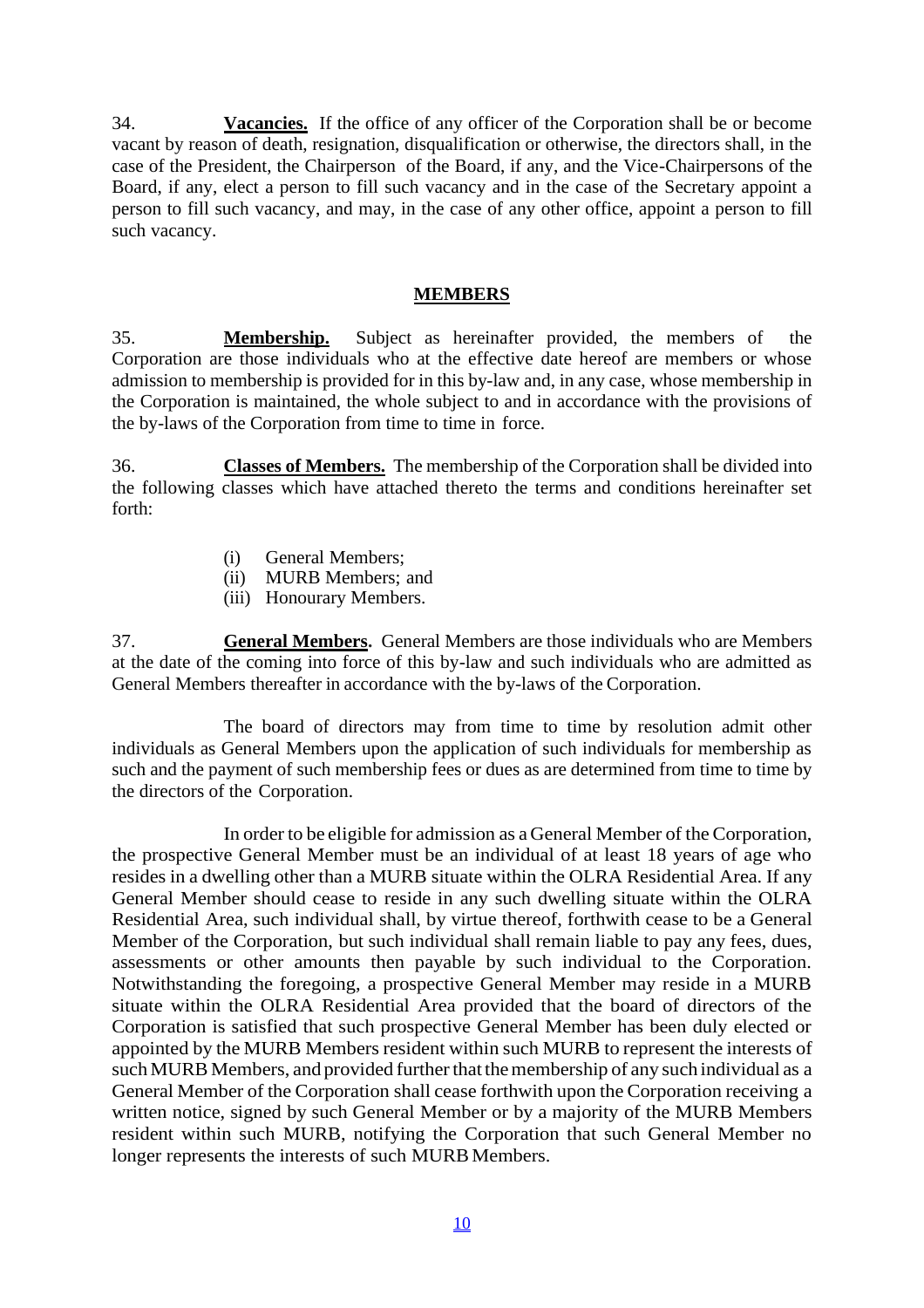The Secretary of the Corporation shall notify the General Members of the fees, dues, assessments or other amounts at any time payable by them and, if they are not paid within 60 days from the date of such notice, the General Members in default shall, without prejudice to their continuing obligation to pay such fees, dues, assessments or other amounts, thereupon automatically cease to be General Members of the Corporation. Any such defaulting former member, on payment of all unpaid fees, dues, assessments or other amounts, may in the discretion of the board of directors of the Corporation be reinstated as a General Member of the Corporation. The board of directors of the Corporation shall have, in its sole discretion, the power to waive or reduce any fee, due assessment or other amount payable by any General Member in special circumstances.

Each General Member shall be entitled to receive notice of and to attend any meeting of members of the Corporation and shall be entitled to exercise one (1) vote in respect of any matter or thing voted upon thereat.

38. **MURB Members.** The board of directors may from time to time by resolution admit an individual as a MURB Member of the Corporation upon the application of such individual for membership as such and the payment of such membership fees or dues as are determined from time to time by the directors of theCorporation.

In order to be eligible for admission as a MURB Member of the Corporation, the prospective MURB Member must be an individual of at least 18 years of age who resides in a MURB situate within the OLRA Residential Area. If any MURB Member should cease to reside in any MURB situate within the OLRA Residential Area, such individual shall, by virtue thereof, forthwith cease to be a MURB Member of the Corporation, but such individual shall remain liable to pay any fees, dues, assessments or other amounts then payable by such individual to the Corporation. Notwithstanding the foregoing, should any such MURB Member move from a MURB to take up residence in a dwelling situate within the OLRA Residential Area other than in a MURB, upon payment of all such unpaid fees, dues, assessments and other amounts, and upon payment of any fees or dues payable by General Members for the then current year, such former MURB Member shall be entitled to become, and the board of directors of the Corporation shall admit such former MURB Member as, a GeneralMember.

Each MURB Member shall be entitled to receive notice of and to attend any meeting of members of the Corporation, but shall not be entitled to vote on any matter or thing voted upon thereat.

39. **Honourary Members**. The board of directors may from time to time by resolution admit persons as Honourary Members of the Corporation if in the opinion of the directors such persons have rendered outstanding contribution or service to the Corporation or would provide credibility or stature to the Corporation or would be in a position to assist the Corporation in furtherance of its objects. The membership of an Honourary Member shall continue for the period determined by the board of directors at the time of such Honourary Member's admission as such as aforesaid, provided that such period may be extended by further resolution of the board of directors passed at any time during the currency of such Honourary Member's membership period, and so on from time to time. Nothing herein shall preclude an Honourary Member from also being a General Member of the Corporation.

Honourary Members shall be exempt as such from the payment of fees and dues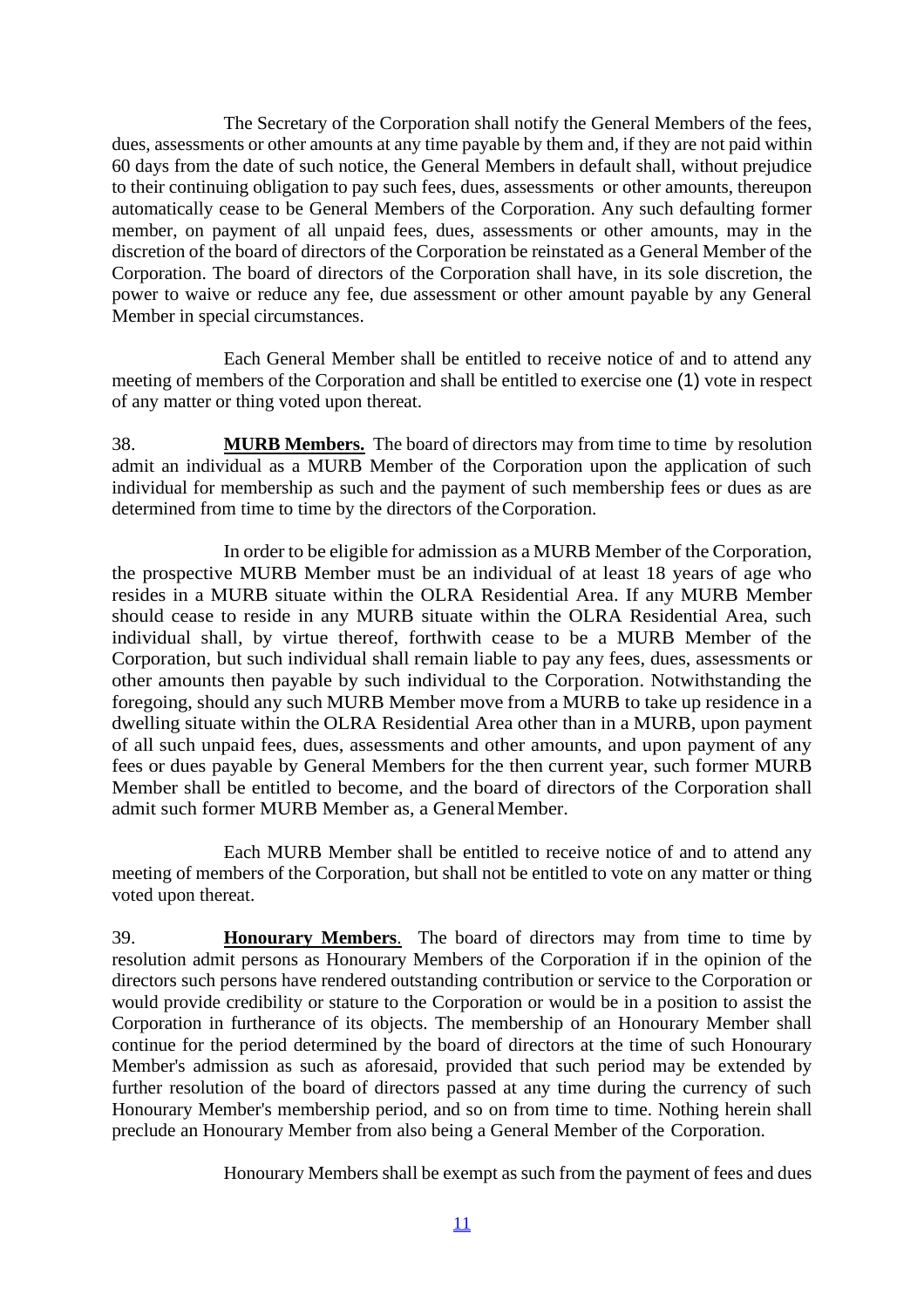to the Corporation.

Honourary Members shall be entitled to receive notice of and to attend any meeting of members of the Corporation, and shall be entitled as such to exercise one (1) vote in respect of any matter or thing voted upon thereat, provided that an Honourary Member who is also a General Member shall be entitled to vote on any particular matter or thing either as such Honourary Member or as such General Member but not as both.

40. **Resignation.** Members may resign by resignation in writing which shall be effective from acceptance thereof by the board of directors. Notwithstanding any such resignation, a former member shall remain liable for payment of any fees, dues, assessments or other amounts payable by such former member on the date of acceptance of such resignation by the board of directors of the Corporation.

41. **Termination of Membership.** The interest of a member in the Corporation is not transferable and lapses and ceases to exist upon death or dissolution or when his or her period of membership expires (if any) or when he or she ceases to be a member by resignation or otherwise in accordance with the by-laws; provided always that the members of the Corporation may, by resolution passed by at least two-thirds (2/3) of the votes cast at a general meeting of which notice specifying the intention to pass such resolution has been given, terminate the membership of any General Member, MURB Member or Life Member of the Corporation.

42. **Membership Dues.** Members shall be notified in writing of the membership fees at any time payable by them and, if any are not paid within one (1) calendar month of the membership renewal date, as the case may be, the members in default shall thereupon cease to be members of the Corporation.

# **MEMBERS' MEETINGS**

43. 42. **Annual Meeting.** Subject to compliance with Section 293 of the Act, the annual meeting of the members shall be held at any place within Ontario on such day in each year and at such time as the directors may by resolution determine or, in the absence of such determination, at the place where the head office of the Corporation is located. Should there be public health reasons or other government emergency orders which materially limit the ability or safety to hold members meetings in person , a meeting of the members may be held by telephonic or electronic means that allow for appropriate interaction and feedback from members on the business of the meeting , and a member, who through those means, votes at the meeting or establishes a communication link to the meeting is deemed the to be present at the meeting.

44. 43. **General Meetings.** Other meetings of the members may be convened by order of the Chairperson of the Board (if any and if so authorized by special resolution of the Corporation), a Vice-Chairperson of the Board (if any), the President, or a Vice-President who is a director and General Member, or by the board of directors, at any date and time and at any place within Ontario or, in the absence of such determination, at the place where the head office of the Corporation islocated. The board of directors shall call a general meeting of members on written requisition of not less than one-tenth of the members. Should there be public health reasons or other government emergency orders which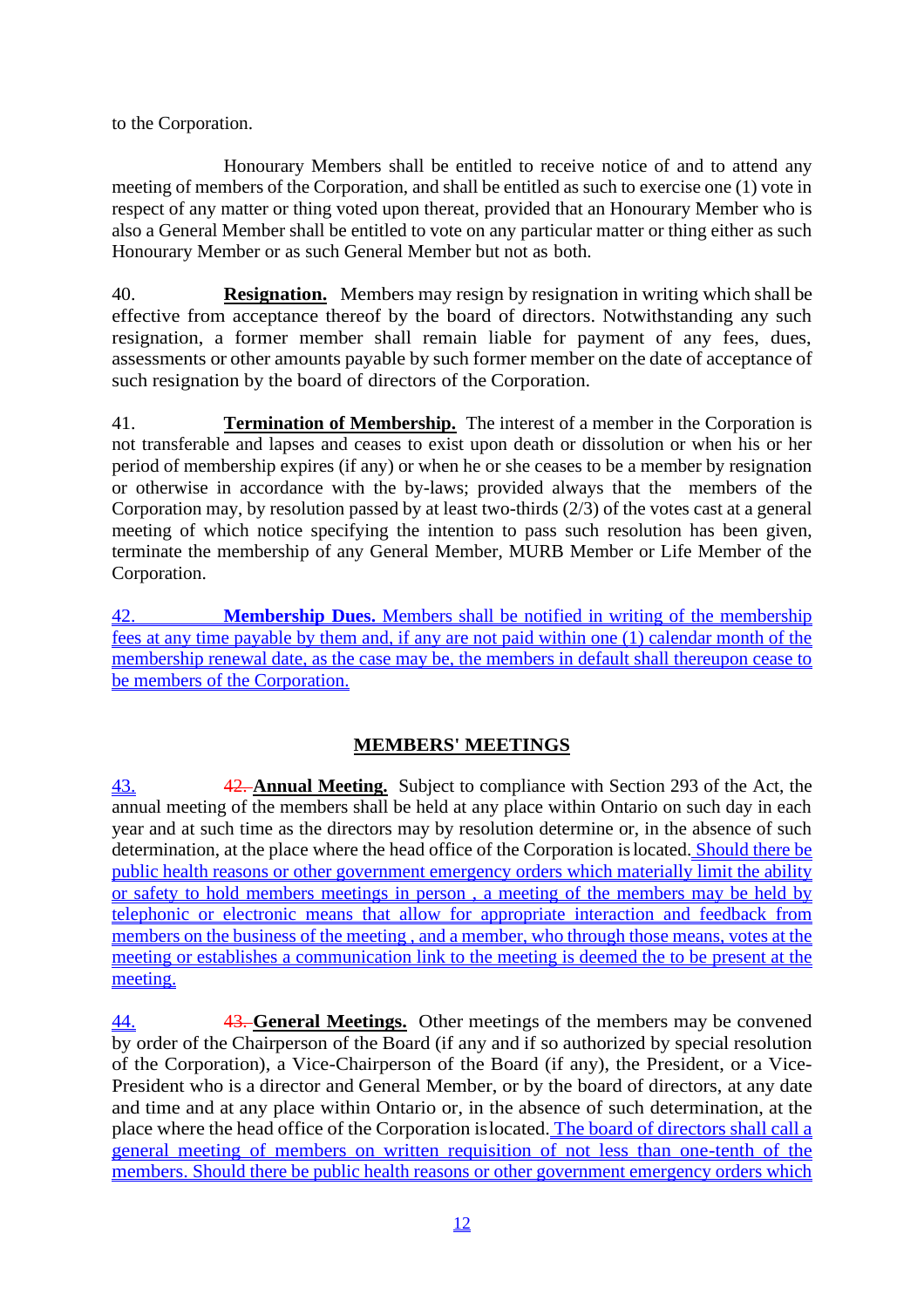materially limit the ability or safety to hold members meetings in person , a meeting of the members may be held by telephonic or electronic means that allow for appropriate interaction and feedback from members on the business of the meeting , and a member, who through those means, votes at the meeting or establishes a communication link to the meeting is deemed the to be present at the meeting.

45. 44. **Notice.** A printed, written or typewritten notice stating the day, hour and place of meeting and the general nature of the business to be transacted shall be given by serving such notice on each member entitled to notice of such meeting and to the auditor of the Corporation in the manner specified in paragraph 5354 of this by-law not less than ten (10) days (exclusive of the day of mailing <u>or sending</u> and of the day for which notice is given) before the date of the meeting; provided, however, that if the objects of the Corporation are exclusively for charitable purposes, it is sufficient notice of any meeting of members if notice is given at least once a week for two (2) consecutive weeks next preceding the meeting in a newspaper or newspapers circulated in the municipality or municipalities in which the majority of members reside as shown by their addresses on the books of the Corporation.

46. 45. **Waiver of Notice**. A member and any other person entitled to attend a meeting of members may in any manner waive notice of a meeting of members and attendance of any such person at a meeting of members shall constitute a waiver of notice of the meeting except where such person attends a meeting for the express purposes of objecting to the transaction of any business on the grounds that the meeting is not lawfully called.

47. 46. **Omission of notice.** The accidental omission to give notice of any meeting or any **irregularity** in the notice of any meeting or the non-receipt of any notice by any member or members or by the auditor of the Corporation shall not invalidate any resolution passed or any proceedings taken at any meeting of members.

48. 47. **Votes.** Every question submitted to any meeting of members shall be decided in the first instance by a show of hands (either in person or by electronic or other technological means ) and in the case of an equality of votes the chairperson of the meeting shall both on a show of hands and at a poll have a second or casting vote in addition to the vote or votes to which he or she may be otherwise entitled.

No member shall be entitled either in person or by proxy to vote at meetings of members of the Corporation unless he or she has paid all fees, dues, assessments and other amounts, if any, then payable by him or her.

At any meeting unless a poll is demanded a declaration by the chairperson of the meeting that a resolution has been carried or carried unanimously or by a particular majority or lost or not carried by a particular majority shall be conclusive evidence of the fact.

A poll may be demanded either before or after any vote by show of hands by any person entitled to vote at the meeting. If at any meeting a poll is demanded on the election of a chairperson or on the question of adjournment it shall be taken forthwith without adjournment. If at any meeting a poll is demanded on any other question or as to the election of directors, the vote shall be taken by ballot in such manner and either at once, later in the meeting or after adjournment as the chairperson of the meeting directs. The result of a poll shall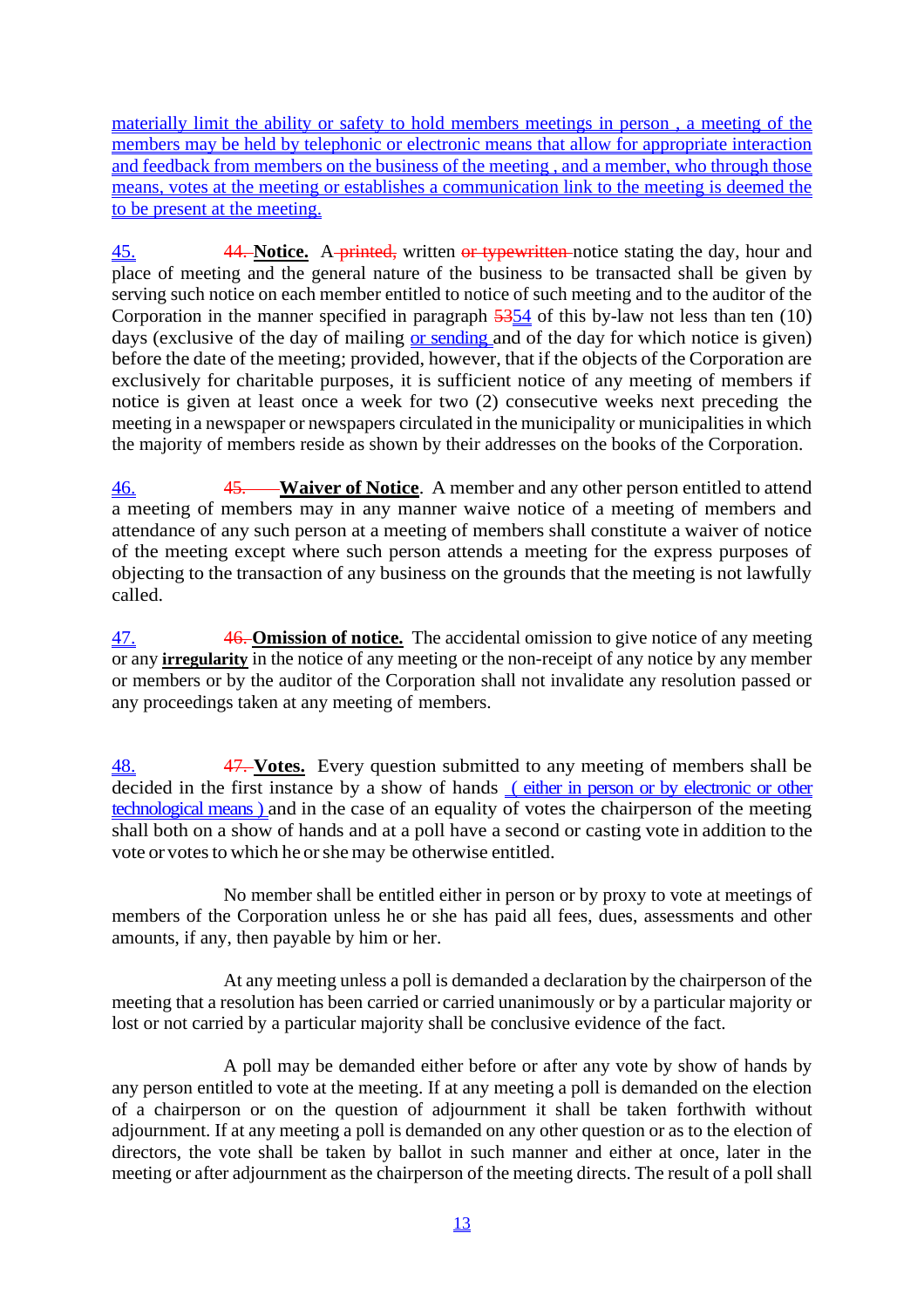be deemed to be the resolution of the meeting at which the poll was demanded. A demand for a poll may bewithdrawn.

49. 48. **Chairperson of the Meeting.** In the event that the Chairperson of the Board, if any, is, by special resolution of the Corporation, entitled or required to act as chairperson of the meeting and is absent, the Vice-Chairperson or Vice-Chairpersons of the Board, if any, are absent, the President is absent and there is no Vice-President present who is a director and a General Member, the persons who are present and entitled to vote shall choose another director as chairperson of the meeting and if no director is present or if all the directors present decline to take the chair then the persons who are present and entitled to vote shall choose one of their number to be chairperson.

50. 49. **Proxies.** Votes at meetings of the members may be given either personally or by proxy or, m the case of a member who is a body corporate or association, by an individual authorized by a resolution of the board of directors or governing body of the body corporate or association to represent it at meetings of members of the Corporation. At every meeting at which he is entitled to vote, every member and/or person appointed by proxy to represent one or more members and/or individual so authorized to represent a member who is present in person shall have one vote on a show of hands. Upon a poll and subject to the provisions, if any, of the letters patent or supplementary letters patent of the Corporation, every member who is entitled to vote at the meeting and is present in person or represented by an individual so authorized shall have one vote and every person appointed by proxy shall have one vote for each member who is entitled to vote at the meeting and is represented by such proxyholder.

A proxy shall be executed by the member or his attorney duly authorized in

writing.

A person appointed by proxy need not be a member.

Subject to the provisions of the Act and the Regulations, a proxy may be in the following form:

The undersigned member of \_\_\_\_\_\_\_\_\_\_\_\_\_\_ hereby appoints  $\frac{1}{2}$  of  $\frac{1}{2}$  or failing him, of as the proxy of the undersigned to attend and act at the \_\_\_\_\_\_\_\_\_\_\_\_\_\_\_ meeting of the members of the said Corporation to be held on the \_\_\_\_\_ day of \_\_\_\_\_\_, 19\_\_\_\_\_, and at any adjournment or adjournments thereof in the same manner, to the same extent and with the same power as if the undersigned were present at the said meeting or such adjournment or adjournments thereof

**DATED** the \_\_\_\_\_\_\_\_\_\_ of \_\_\_\_\_\_\_\_\_\_\_\_\_\_\_, \_\_\_\_.

Signature of Member

The directors may from time to time make regulations regarding the lodging of proxies at some place or places other than the place at which a meeting or adjourned meeting of members is to be held and for particulars of such proxies to be cabled or telegraphed or sent by telex or telecopy or in writing before the meeting or adjourned meeting to the Corporation or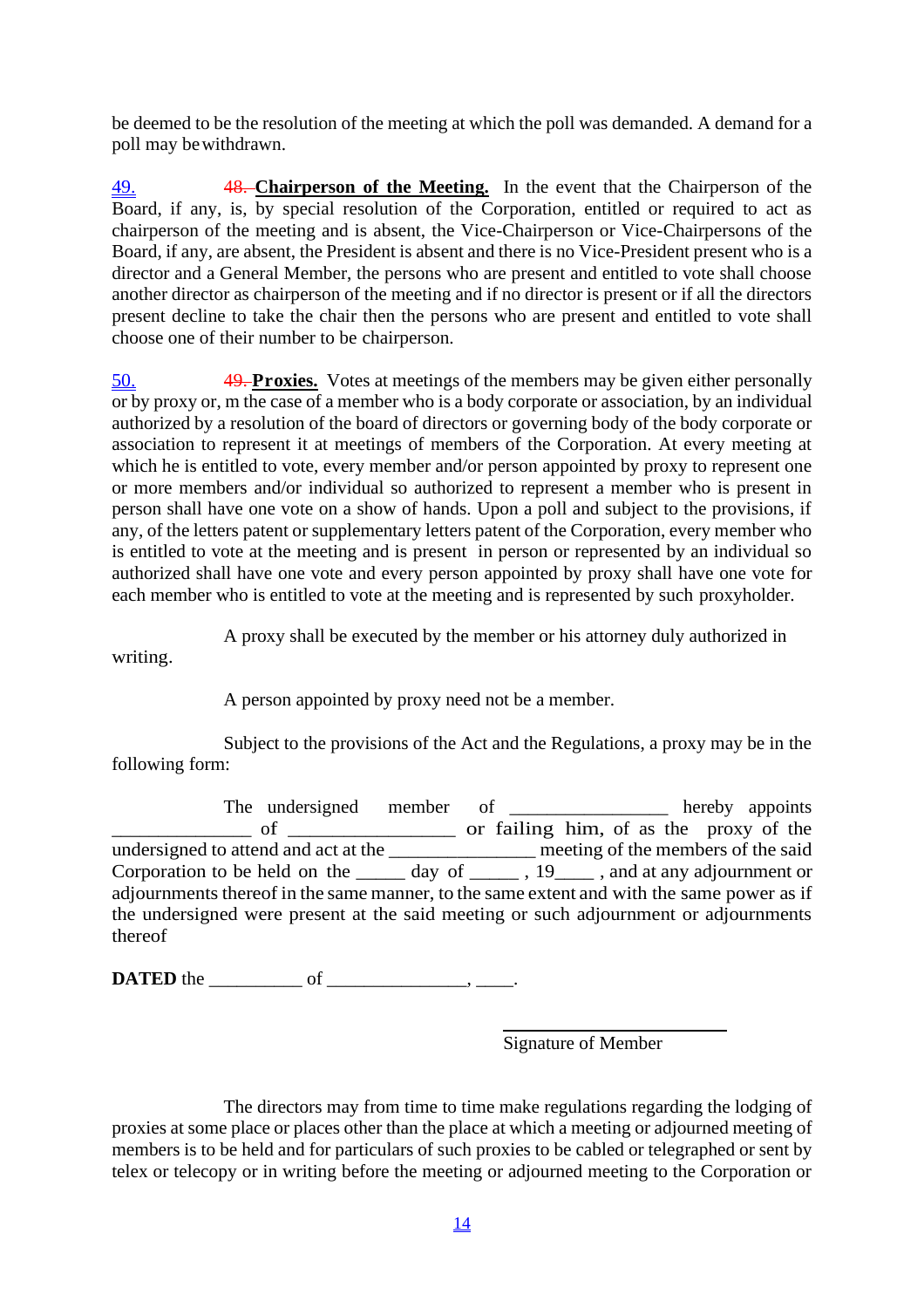any agent of the Corporation for the purpose of receiving such particulars and providing that proxies so lodged may be voted upon as though the proxies themselves were produced at the meeting or adjourned meeting and votes given in accordance with such regulations shall be valid and shall be counted. The chairperson of any meeting of members may, subject to any regulations made as aforesaid, in his or her discretion accept telegraphic or cable or telex or telecopy or written communication as to the authority of any person claiming to vote on behalf of and to represent a member notwithstanding that no proxy conferring such authority has been lodged with the Corporation, and any votes given in accordance with such telegraphic or cable or telex or written communication accepted by the chairperson of the meeting shall be valid and shall be counted.

51. 50. **Adjournment.** The chairperson of any meeting may with the consent of the meeting adjourn the same from time to time to a fixed time and place and no notice of such adjournment need be given to the members. Any business may be brought before or dealt with at any adjourned meeting which might have been brought before or dealt with at the original meeting in accordance with the notice calling the same.

52. 51. **Quorum.** The presence of two General Members in person , or deemed to be present pursuant to section 43 or section 44, or represented by proxy and each entitled to vote thereat shall be a quorum of any meeting of members for the choice of a chairperson and the adjournment of the meeting; for all other purposes the presence of seven General Members in person , or deemed to be present pursuant to section 43 or section 44, or represented by proxy and entitled to vote thereat shall be necessary to constitute a quorum. No business shall be transacted at any meeting unless the requisite quorum be present at the commencement of business.

# **VOTING SHARES AND SECURITIES**

53. 52. **Voting Shares and Securities.** All of the shares or other securities carrying voting rights of any company or corporation held from time to time by the Corporation may be voted at any and all meetings of shareholders, bondholders, debenture holders or holders of other securities (as the case may be) of such company or corporation and in such manner and by such person or persons as the board of directors of the Corporation shall from time to time determine. The duly authorized signing officers of the Corporation may also from time to time execute and deliver for and on behalf of the Corporation proxies and/or arrange for the issuance of voting ce1tificates and/or other evidence of the right to vote in such names as they may determine without the necessity of a resolution or other action by the board of directors.

# **NOTICES**

54. 53. **Service.** Any notice or other document required by the Act, the Regulations, the letters patent, supplementary letters patent (if any) or the by-laws to be sent to any member or director or to the auditor shall be delivered personally or sent by prepaid mail or by telegram or cable or telex or telecopy or by email to any such member or director at his latest address or email address as shown in the records of the Corporation and to the auditor at his business address, or if no address or email address be given therein then to the last address or email address of such member or director known to the Secretary provided always that notice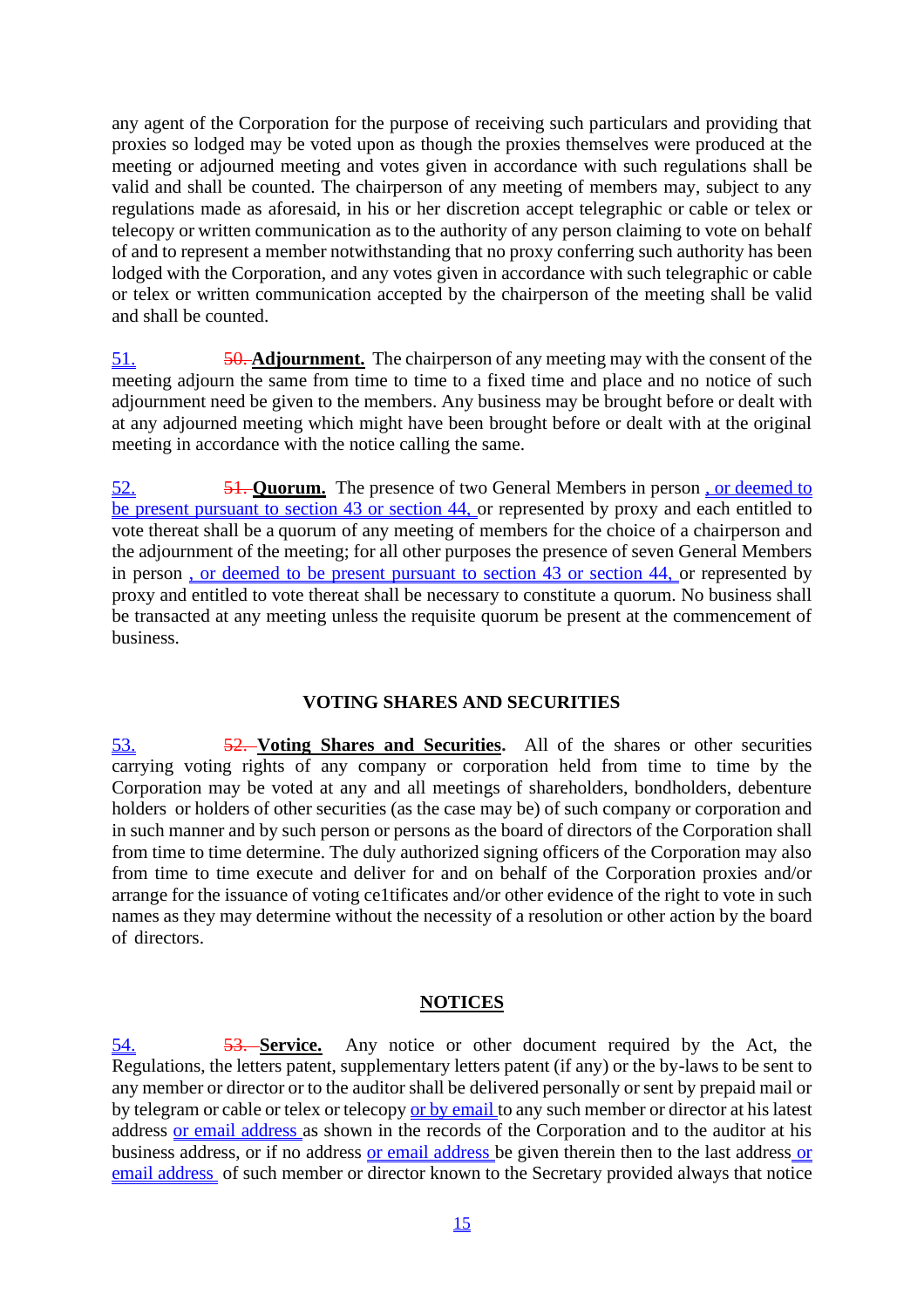may be waived or the time for the notice may be waived or abridged at any time with the consent in writing of the person entitled thereto.

55. 54. **Signature to notices.** The signature of any director or officer of the Corporation to any notice or document to be given by the Corporation may be written, stamped, typewritten or printed or partly written, stamped, typewritten or printed.

56. 55. **Computation of time.** Where a given number of days' notice or notice extending over a period is required to be given under the by-laws, letters patent or supplementary letters patent of the Corporation the day of service or posting of the notice shall not, unless it is otherwise provided, be counted in such number of days or other period.

57. 56. **Proof of service.** With respect to every notice or other document sent by post it shall be sufficient to prove that the envelope or wrapper containing the notice or other document was properly addressed as provided in paragraph 4954 of this by-law and put into a Post Office or into a letter box. A certificate of an officer of the Corporation in office at the time of the making of the certificate as to facts in relation to the sending or delivery of any notice or other document to any member, director, officer or auditor or publication of any notice or other document shall be conclusive evidence thereof and shall be binding on every member, director, officer or auditor of the Corporation as the case may be.

# **CHEQUES, DRAFTS, NOTES, ETC.**

58. 57. **Cheques, Drafts. Notes, Etc.** All cheques, drafts or orders for the payment of money and all notes and acceptances and bills of exchange shall be signed by such officer or officers or person or persons, whether or not officers of the Corporation, and in such manner as the board of directors may from time to time designate by resolution.

# **CUSTODY OF SECURITIES**

59. 58. **Custody of Securities.** All shares and securities owned by the Corporation shall be lodged (in the name of the Corporation) with a chartered bank or a trust company or in a safety deposit box or, if so authorized by resolution of the board of director , with such other depositaries or in such other manner as may be determined from time to time by the board of directors.

All share certificates, bonds, debentures, notes or other obligations belonging to the Corporation may be issued or held in the name of a nominee or nominees of the Corporation (and if issued or held in the names of more than one nominee shall be held in the names of the nominees jointly with the right of survivorship) and shall be endorsed m blank with endorsement guaranteed in order to enable transfer to be completed and registration to be effected.

# **EXECUTION OF INSTRUMENTS**

60. 59. **Execution of Instruments.** Contracts, documents or instruments in writing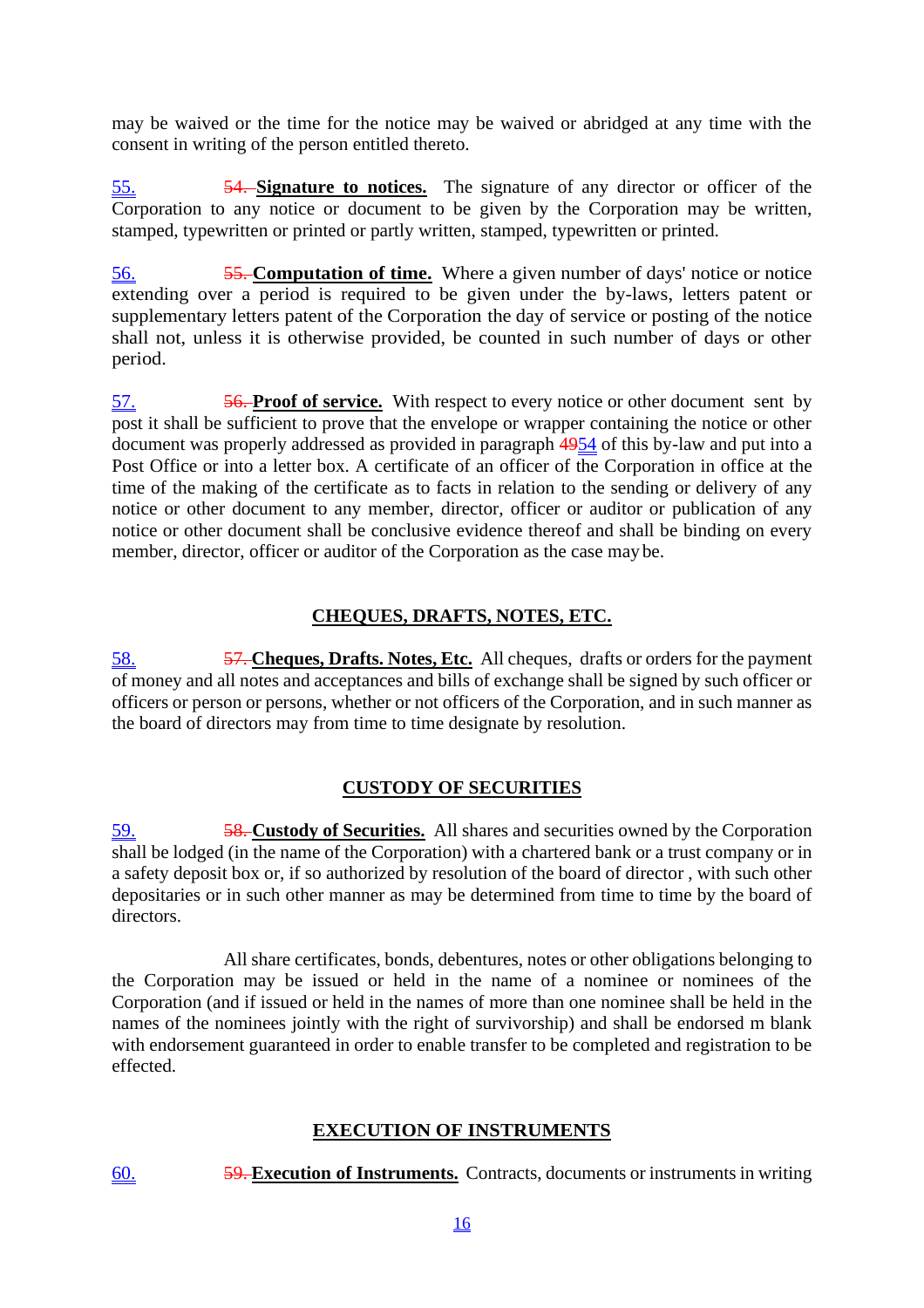requiring the signature of the Corporation may be signed by

- (a) any one of the Chairperson of the Board (if any), a Vice-Chairperson of the Board (if any), the President or a Vice-President together with any one of the Secretary or the Treasurer;
- (b) any two directors; or
- (c) any one of the aforementioned officers together with any one director;

and all contracts, documents and instruments in writing so signed shall be binding upon the Corporation without any further authorization or formality. The board of directors shall have power from time to time by resolution to appoint any officer or officers or any person or persons on behalf of the Corporation either to sign contracts, documents and instruments in writing generally or to sign specific contracts, documents or instruments in writing.

The seal of the Corporation may when required be affixed to contracts, documents and instruments in writing signed as aforesaid or by any officer or officers, person or persons, appointed as aforesaid by resolution of the board of directors.

The term "contracts, documents or instruments in writing" as used in this bylaw shall include deeds, mortgages, hypothecs, charges, conveyances, transfers and assignments of property real or personal, immovable or movable, agreements, releases, receipts and discharges for the payment of money or other obligations, conveyances, transfers and assignments of shares, share waTrantswarrants, stocks, bonds, debentures or other securities and all paper writings.

### In particular without limiting the generality of the foregoing

- (d) any one of the Chairperson of the Board (if any), a Vice-Chairperson of the Board (if any), the President or a Vice-President together with any one of the Secretary or the Treasurer;
- (e) any two directors; or
- (f) any one of the aforementioned officers together with any one director;

shall have authority to sell, assign, transfer, exchange, convert or convey any and all shares, stocks, bonds, debentures, rights, warrants or other securities owned by or registered in the name of the Corporation and to sign and execute (under the seal of the Corporation or otherwise) all assignments, transfers, conveyances, powers of attorney and other instruments that may be necessary for the purpose of selling, assigning, transferring, exchanging, converting or conveying any such shares, stocks, bonds, debentures, rights, warrants or other securities.

# **FINANCIAL YEAR**

61. 60. **Financial Year.** The financial year of the Corporation shall terminate on the 31st day of **OctoberDecember** in each year or on such other date as the directors may from time to time by resolution determine.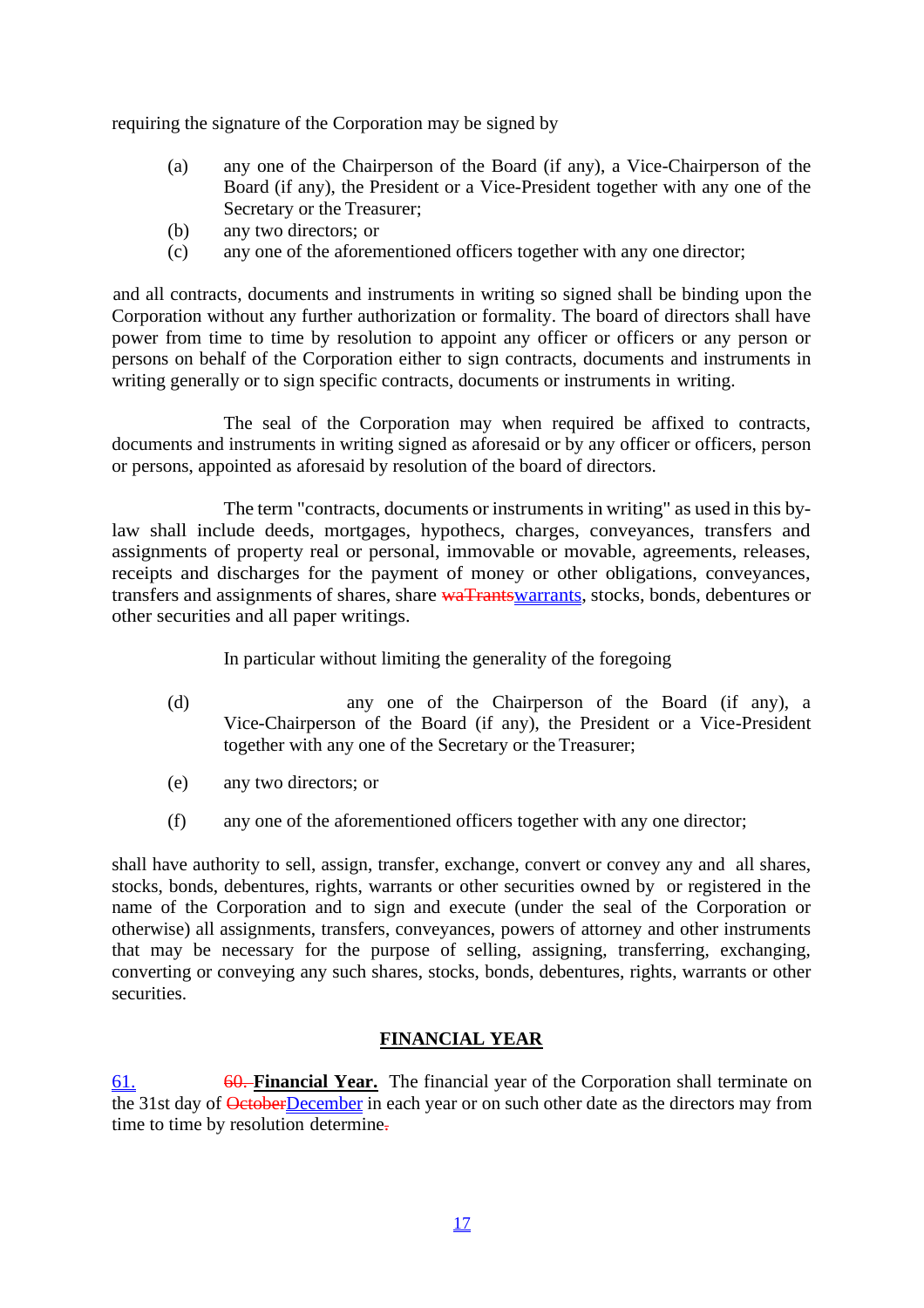# **DISSOLUTION**

62. 61. **Disposition on Dissolution.** Without prejudice to the provisions of the letters patent and supplementary letters patent of the Corporation, but for greater certainty, it is hereby provided that upon the dissolution of the Corporation and after the payment of all its debts and liabilities the remaining property of the Corporation shall be distributed or disposed of to charitable organizations or to organizations whose objects are beneficial to the community. This paragraph  $6162$  shall not be effective unless and until this by-law has been confirmed by at least two-thirds (2/3) of the votes cast at a general meeting of the members duly called for that  $\frac{pm}{p}$  pose. purpose.

# **REPEAL OF BY-LAWS**

63. 62. **Effective Date and Repeal of Existing By-laws.** This by-law, except paragraph 9 and the other provisions referring to the executive committee and paragraph 61,62, shall come into force when passed by the board of directors in accordance with the Act. Upon this by-law becoming effective all existing By-laws of the Corporation shall be repealed without prejudice to any action theretofore taken thereunder. The numbers designating the By-laws hereby repealed may be allocated to this by-law and any subsequent By-laws of the Corporation.

**ENACTED** this  $\_\_\_\_\_\_\$  day of  $\_\_\_\_\_\_\_\_\_\_\_\_\_\_\_\_\_\_\_\_\_$ 

**WITNESS** the seal of the Corporation.

President Secretary